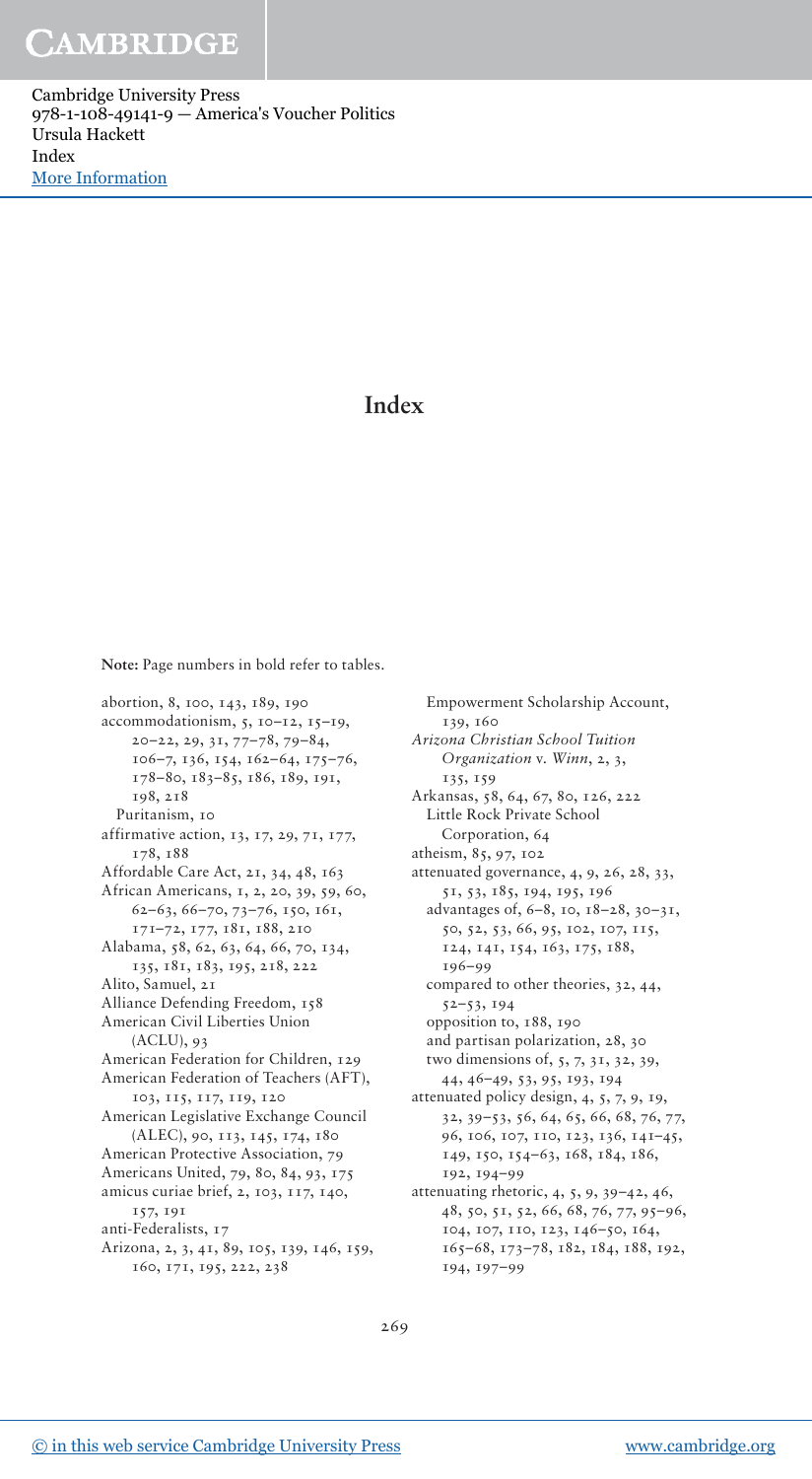Cambridge University Press 978-1-108-49141-9 — America's Voucher Politics Ursula Hackett Index [More Information](www.cambridge.org/9781108491419)

## 270 *Index*

ballot initiative. *See* referendum Balogh, Brian, 12, 26, 38 Black Alliance for Educational Options (BAEO), 73, 150, 171 Blaine, James G., 85 Blaine Amendment. *See* no-aid provision blame avoidance, 19, 28, 42, 48, 193, 197 Bolick, Clint, 5, 102–4, 139–40, 146, 166, 168, 171, 178, 215, 216 *Brown* v. *Board of Education*, 1, 2, 3, 49, 55–62, 65, 66, 69, 70, 105, 211, 221 Buchanan, James, 56, 66, 184 bureaucracy, 16, 48, 92, 113, 118, 119, 173, 177, 187, 202 Department of Health and Human Services, 21, 190 federal, 22, 51 Federal Housing Administration (FHA), 39, 75–76 *Burwell* v. *Hobby Lobby*, 12, 21 Bush, George W., 165 Bush, Jeb, 152, 214 *Bush* v. *Holmes*, 112, 113, 134, 214 busing, 29, 71, 103 California, 35, 73, 83, 87, 96, 103, 117, 146, 153, 167, 168, 208, 213, 221 Campbell, Andrea, 36, 38, 137, 163, 186, 192, 196 Catholicism, 11, 79, 83, 85, 103, 106, 107, 150, 153, 163, 197, 212 anti-Catholic animus, 58, 79, 80, 84, 85, 89 attitudes toward school choice, 83, 100–1, 128, 146 Catholic Conference, 87, 96, 97, 128, 152, 153, 168, 198 immigration, 79 National Catholic Education Association, 73, 85 parochial schools, 16, 58, 79–85, 95, 97, 106, 115, 142, 146, 150, 159, 182, 210, 211, 212, 218 US Catholic bishops, 100 Cato Institute, 17, 28, 89, 117, 129, 145, 158, 186 child benefit theory (CBT), 78, 90–96, 105–6, 138, 146, 158, 190, 191 choice, 33, 34, 36, 91, 100, 153, 194, 197, 216

freedom of association, 64, 66, 67, 68. *See also* white supremacy individual choice, 4, 20, 38, 42, 53, 71, 75, 109, 150, 158, 196 parental choice, 2, 28, 36, 40–41, 51, 69, 100, 105, 134, 148, 149, 158, 160, 174, 176 as rhetorical device, 30, 139, 147, 168, 197 year of school choice, 36 Church of Jesus Christ of Latter-Day Saints (LDS), 79, 99, 217 civil rights, 70, 73, 77, 135, 186 Civil Rights Act, 60, 70 movement, 12, 53, 56, 70, 71 organization, 39, 73, 74, 150, 162 United States Commission on Civil Rights, 59 Colorado, 12, 35, 103, 112, 139 Douglas County, 111, 139 color-blind policy alliance, 13, 29, 71–76, 77, 136, 164, 177–80, 185, 186, 189 color-blind policy, 16, 71, 75, 77, 161 color-blind rhetoric, 64, 66–70, 74, 75, 150 communitarianism, 5, 13–19, 29, 31, 33, 107, 108–15, 117, 126, 128–29, 133–36, 162, 164, 172, 173, 175, 182–86, 190–91, 199 Compelled Support Clause, 84 conservatives, 4–7, 21, 29, 99, 108, 118–21, 124, 126, 129, 132–33, 136, 151, 164–66, 171, 175–80, 183, 184, 186, 189–92, 197 consumer-citizen, 4, 33–34, 36, 38, 41–44, 53, 71, 91, 95, 102, 134, 143, 165, 192, 196 contested-attenuated policy, 49, 51, 52, 54, 70, 77, 101, 136, 150, 184 contraception, 8, 21, 185 Cornerstone Institute, 158 court decisions in voucher cases, 1–2, 3, 6, 50, 59, 60, 65, 66, 68, 69–70, 81, 85, 87, 91–96, 112–14, 134–35, 137, 139, 154–59, 160, 171, 178, 202, 216 Court of Appeals First Circuit, 81, 104, 214 Fourth Circuit, 69 courts as political actors, 16, 67, 155, 157, 186–87, 190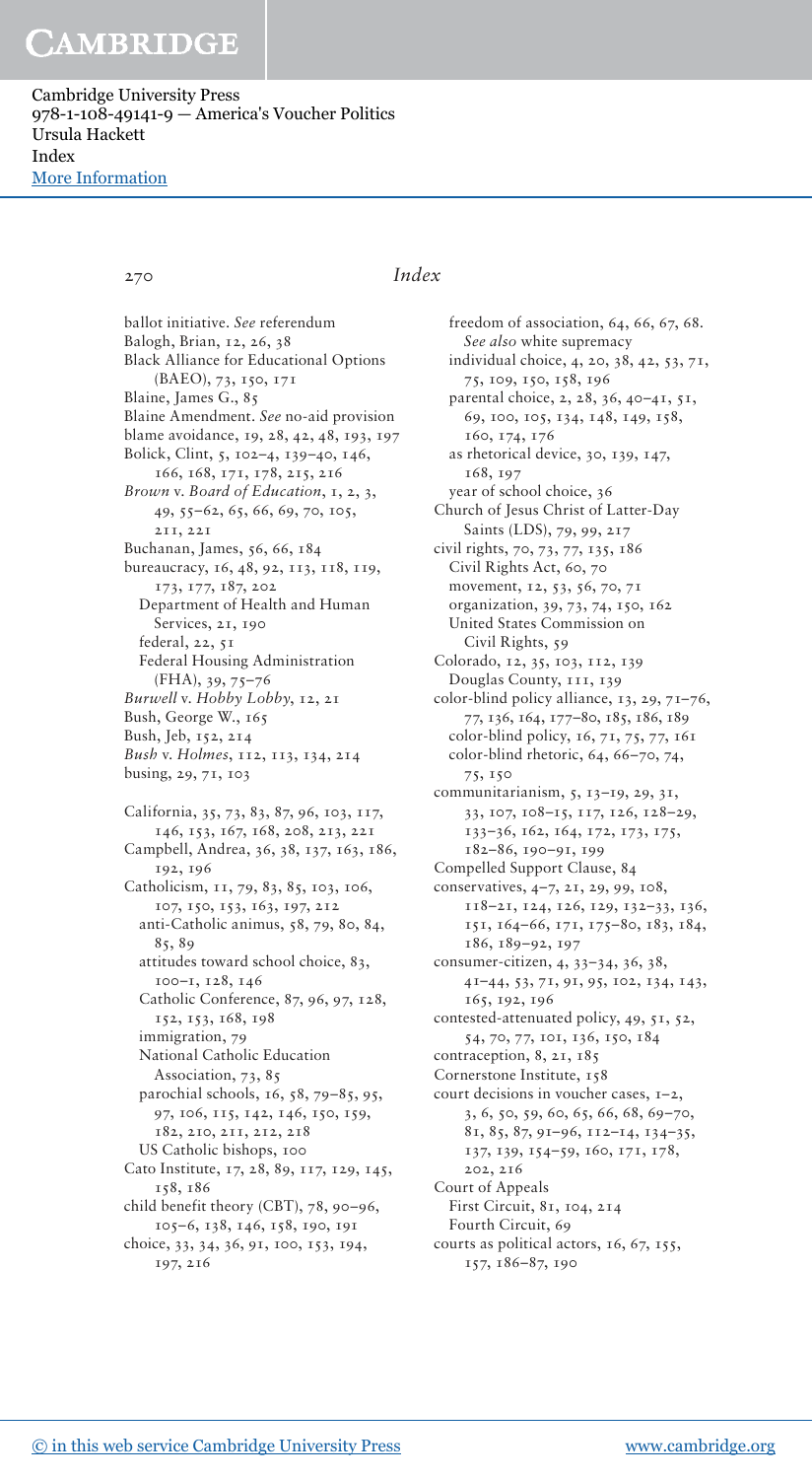Cambridge University Press 978-1-108-49141-9 — America's Voucher Politics Ursula Hackett Index [More Information](www.cambridge.org/9781108491419)

> credit-claiming, 4, 30, 115, 193, 196, 197 culture war, 4, 16, 28, 31, 52, 143,

> 175, 178, 190. *See also* partisan polarization Dahl, Robert, 18 *de*-attenuation, 39, 40–41, 49, 71, 77, 101, 102–6, 136, 162, 190, 197 delegated governance, 4, 32, 39, 52, 186 demobilization. *See* mobilization, demobilization Democratic Party, 12, 19, 29, 46, 50, 102, 107, 113, 116, 117, 118, 119, 132, 135, 136, 153, 170, 185, 221, 213, 215 opposition to vouchers, 122, 126, 136, 141, 149, 152, 153, 155, 162, 187, 221 and race, 62, 76, 99, 171, 221 support for vouchers, 153, 215 and teacher unions, 117, 118, 135, 153 DeVos, Betsy, 75, 117, 118, 215 direct aid, 3, 9, 21, 35, 42, 44–45, 60, 63, 64, 69, 70, 79, 85–87, 89, 106, 134–35, 138, 139–42, 159, 186, 190, 198 disability, 26, 30, 41, 147, 164, 168, 169, 170, 171, 172, 214, 217, 218, **219** discrimination, 21, 22, 34, 75 racial, 12, 17, 38, 39, 66, 68, 69, 70, 75, 76, 102, 177, 181 religious, 11, 58, 95, 189 distanced-direct policy, 49, 52, 165, 174, 185, 188 distributional consequences, vouchers, 4, 46, 75, 83, 116, 151, 171–72, 173, 187, 195, 218 Dole, Bob, 118 doubly distanced policy, 53, 134, 142, 145, 146, 163, 182, 188, 197 Earned Income Tax Credit (EITC), 37 EdChoice. *See* Milton Friedman Foundation education savings account (ESA), 5, 36, 163, 164, 165–68, 169, 170, 171, 173–74, 180, 185 Eisenhower administration, 11 Elementary and Secondary Education Act (ESEA), 106 empowerment, 30, 197

## *Index* 271

Enlightenment, The, 10, 15 *Everson* v. *Board of Education*, 79, 83, 115 excessive entanglement, 3, 51, 52, 81, 91, 93, 95–96, 105, 107, 136, 138, 176, 184, 187, 191 Faricy, Christopher, 46, 135, 151, 152, 157, 163, 165, 187 Faubus, Orville, 64, 67 feedback effects, 6, 18, 50, 53, 113, 137, 163, 168, 172, 173 First Amendment, 3, 11, 79, 81, 84, 102, 159, 189 Establishment Clause, 11, 20, 22, 81, 90, 95, 143, 176 Free Exercise Clause, 11, 21, 22, 81, 143, 176, 189 Florida, 45, 83, 104, 110, 112, 113, 122, 123, 124, 134, 138, 143, 144, 146, 148, 152, 153, 168, 208, 210, 213, 214, 217, 222, 238 Constitutional Revision Commission, 104 Florida Opportunity Scholarship, 95, 113, 213, 214 Foundation for Florida's Future, 112 Fordham Institute, 91, 145 foundational identity struggle, 7, 9–32, 53, 55, 77, 107, 162, 164, 175, 178, 180, 191 Founding, the, 10, 13, 17, 30, 77, 193 Fourteenth Amendment, 13, 19, 65, 69 framing, 4, 5, 9, 14, 26, 36, 38, 39–42, 46, 48, 49, 64, 66, 71, 133, 139, 150, 166–68, 173, 174, 178, 184, 188, 194, 197–98 misleading, 66, 67 question wording in polls, 73 Friedman, Milton, 108, 119 *Friedrichs* v. *California Teachers Association*, 117, 120. *See also* unions Georgia, 58, 60, 62, 63, 112, 195, 218 Sibley Commission, 62 Goldwater, Barry, 17, 184 Goldwater Institute, 5, 17, 117, 146, 158, 166, 168, 178, 186 government out of sight, 38, 39 Grant, Ulysses, 85

Great Society, 12, 14, 20, 71, 115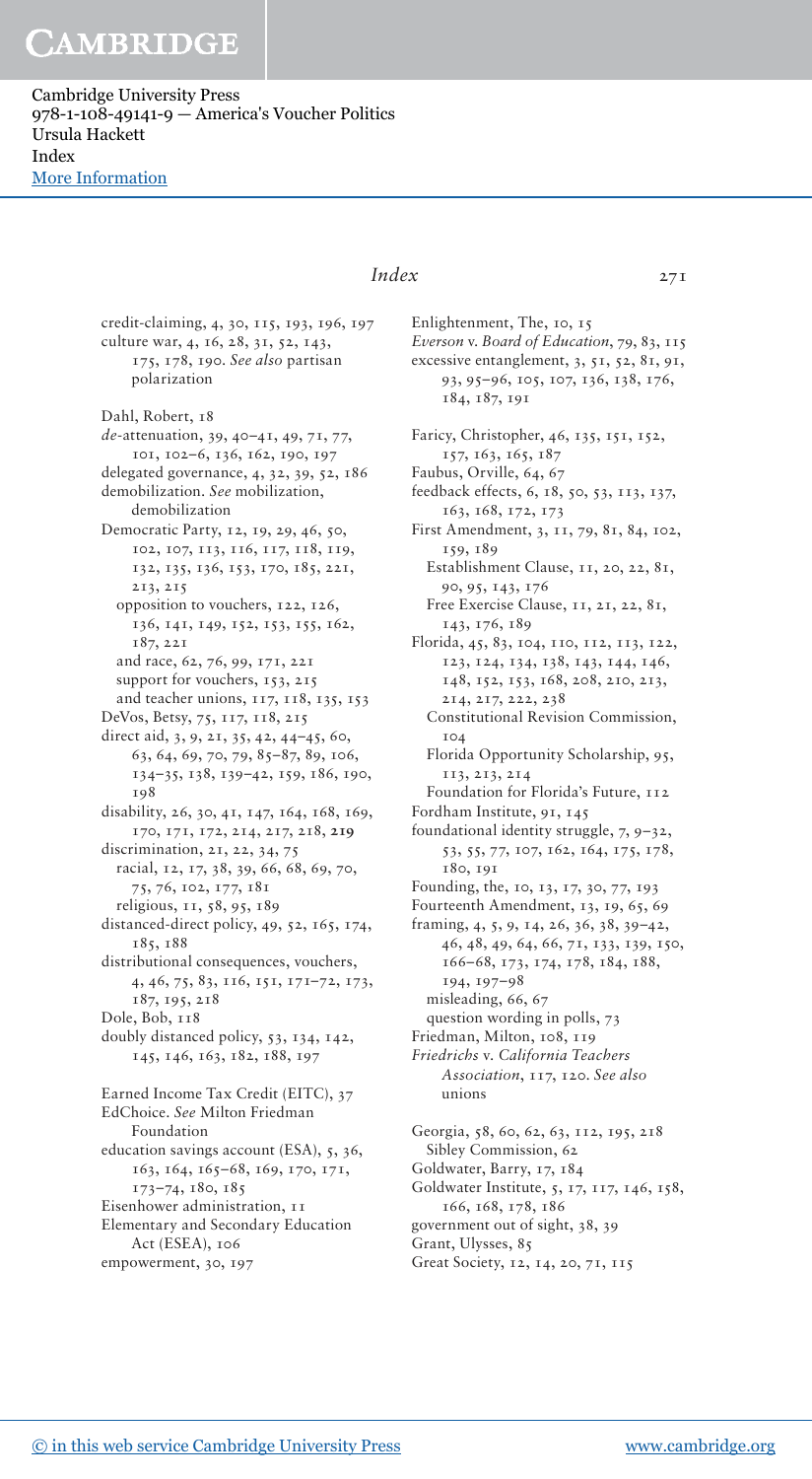Cambridge University Press 978-1-108-49141-9 — America's Voucher Politics Ursula Hackett Index [More Information](www.cambridge.org/9781108491419)

## 272 *Index*

*Hall* v. *St. Helena Parish School Board*, 65, 68, 69, 70, 95 Hamilton, Alexander, 193 health policy, 4, 22, 34, 38, 48, 138, 165, 189, 196 Heartland Institute, 129 Heritage Foundation, 129 hidden state, 4, 5, 7, 15, 30, 32, 36–38, 39, 42, 50–53, 136, 149, 152, 178, 183, 186–87, 194, 198 Hispanics, 73, 161, 171 home mortgage interest deduction, 4, 37, 42, 193 homeschooling, 126, 127, 167 Hood, Christopher, 19, 48 housing policy, 4, 20, 33, 39, 42, 75, 189, 193, 196 Section 8 voucher, 20, 33, 34, 193 Howard, Christopher, 37, 42, 51, 123, 124, 137, 157, 194 ideas, importance of, 6, 10, 15, 16, 17–18, 31, 53, 55, 56, 109, 152, 158, 183, 186, 190–92, 198 Illinois, 74, 76, 83, 88, 97, 110, 122, 124, 127, 138, 141, 142, 145, 147, 149, 163, 167, 169, 173, 188, 198, 208, 210, 214, 216 Chicago, 22, 76, 124, 128, 173, 215 Invest in Kids Act, 124, 125, 215 Pritzker, J. B., 149 Indiana, 111, 117, 132, 139, 182, 183, 221 indirect aid, 3, 20, 36–39, 41, 60, 66, 69, 70, 77, 78, 79, 85–87, 90, 91, 106, 110, 134–35, 138, 139, 140, 141, 143, 155, 157, 183, 184, 186, 187, 190, 198, 215 individualism, 5, 13, 15, 16, 17, 18, 29, 31, 107, 108–15, 117, 127, 129, 133–36, 162, 164, 175, 178, 179, 180, 182–86, 191 Ingram, Helen, 18, 141, 169, 171 Institute for Justice (IJ), 90, 129, 139, 158, 171, 182, 186, 215 intention, 38, 139, 192, 202 betrayal of, 2, 66, 70, 103, 104, 105, 182 deliberate action, 38, 64–66, 138, 142, 174, 188, 192

intercurrence, 16, 17 *Janus* v. *AFSCME*, 120, 133 Jefferson, Thomas, 11, 78 Jindal, Bobby, 118, 128, 212 Johnson, Andrew, 17 judicial decisions. *See* court decisions in voucher cases Kagan, Elena, 3, 159 Kennedy, Anthony, 3, 159, 177 Key, V. O., 63 King, Desmond, 12, 15, 34, 38, 55, 56, 71, 73, 74, 161, 171, 188, 189, 191 kludge, 38, 39 knowledge availability of information, 49 citizen, 29, 50, 157, 194, 197 informational asymmetries, 5, 37, 157, 173, 186, 187, 193 judicial, 37, 157, 186, 187 policy salience, 160, 193, 198 Koch network, 17, 166 laissez-faire state, 13 learning about policy, 3, 6, 7, 36, 50, 65, 137, 147, 150, 162, 168, 176, 179, 183 model legislation, 66, 113, 145, 174 from other states, 146, 174 over time, 7, 137, 138, 165 *Lemon* test, 80, 83, 96 LGBT rights, 21 liberal legal network, 29 liberals, 115, 117, 127, 179, 188, 189, 190, 221 lobbying, 16, 89, 96, 101, 115, 119, 122, 124, 129, 145, 152, 163, 167, 168, 175, 186, 195, 211 Locke, John, 13 Louisiana, 1–3, 56–70, 76, 88, 90, 95, 106, 112, 117, 126, 128, 139, 143, 148, 208, 211, 212, 213, 217, 218, 222, 238 Board of Elementary and Secondary Education, 76 Louisiana Financial Assistance Commission, 1, 59, 65

denial of, 3, 33, 65, 66, 67, 150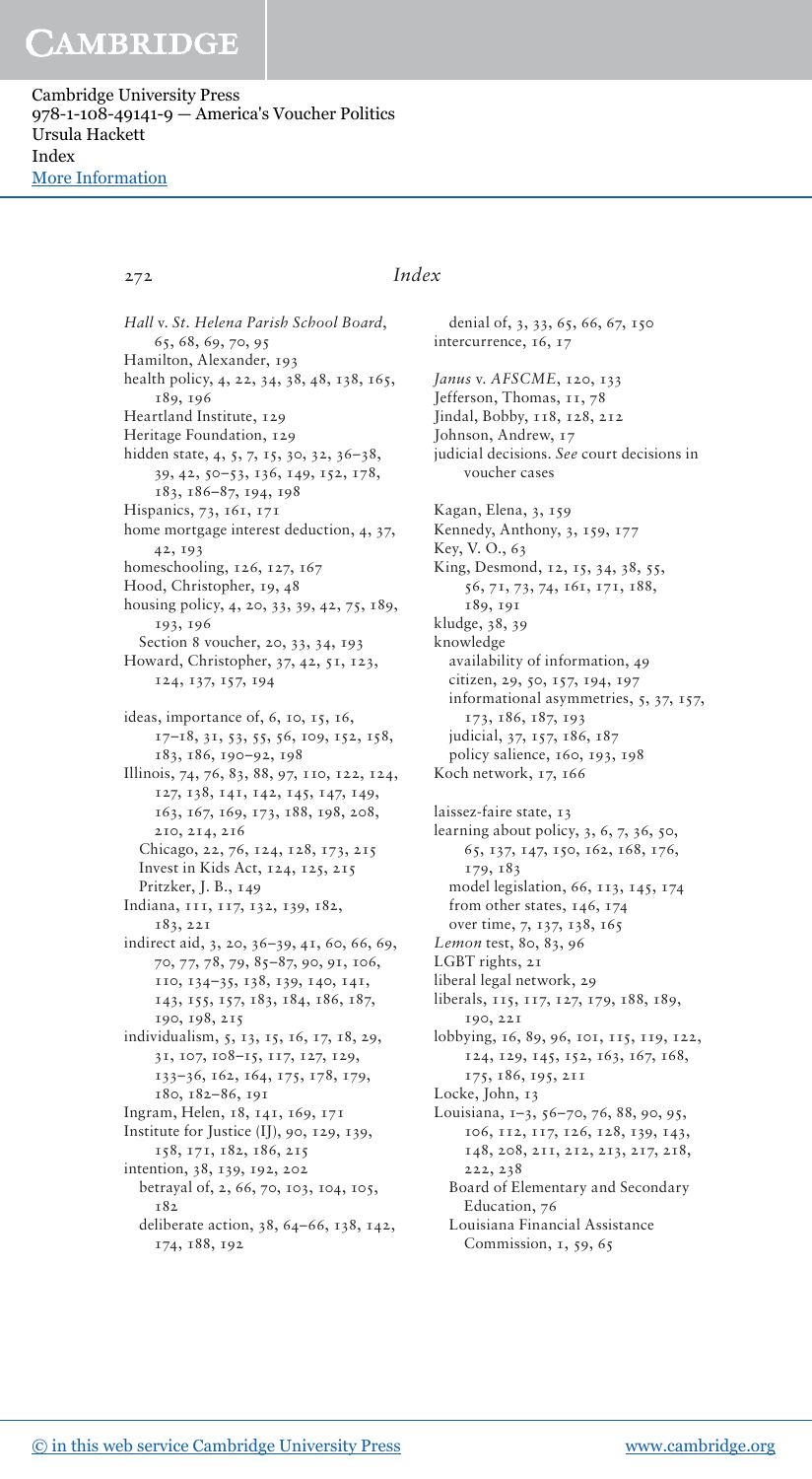Cambridge University Press 978-1-108-49141-9 — America's Voucher Politics Ursula Hackett Index [More Information](www.cambridge.org/9781108491419)

## New Orleans, 1, 128, 181, 212 State Sovereignty Commission, 68

Lowi, Theodore, 183 market, 4, 7, 10, 18, 26, 30, 31, 33, 34, 38, 39, 42, 52, 73, 75, 146, 149, 153, 164, 165, 166, 177, 179, 183, 187, 193, 196, 197 massive resistance, 60, 62, 63, 66 McGovern, George, 115 Medicaid, 34, 166 Medicare, 22, 34, 166, 196 Part D, 38, 196 Mettler, Suzanne, 5, 38, 49, 51, 123, 137, 138, 143, 157, 163, 173, 186, 187, 193, 194, 197 Michigan, 35, 73, 89, 103, 136, 169, 177, 208, 210, 215, 216 Midwest, The, 35, 83, 88, 107, 116, 210, 213, 238 military, 30, 164, 169, 170, **220**. *See also* Republican Party, support for military families veterans, 34, 170, 176, 218 Milton Friedman Foundation, 89, 117, 129, 180 Milwaukee Parental Choice Program (MPCP), 99, 103, 172, 173 Mississippi, 41, 58, 62, 66, 70, 218 Missouri, 97, 122, 123, 126, 128, 129, 136, 142, 144, 149, 166, 167, 169, 174, 175, 208, 210, 216 mobilization, 28, 158 of base, 28, 29, 30, 158, 173, 175, 179, 186 demobilization, 113, 193 of opposition forces, 7, 9, 17, 19, 48, 113, 143, 162, 168 Moe, Terry, 115, 119, 121, 131 money laundering, 91, 102 Morgan, Kimberly, 36, 38, 192, 196 Mormonism. *See* Church of Jesus Christ of Latter-Day Saints (LDS) Moynihan, Daniel Patrick, 116 *Mueller* v. *Allen*, 80, 92, 139, 155 National Association for the Advancement of Colored People (NAACP), 1, 55, 56, 64, 69, 73,

*Index* 273

National Education Association (NEA), 115, 116, 117, 118, 119, 120, 123 Nebraska, 83, 104 negativity bias, 19 New Deal, 12, 14, 17 New Hampshire, 118, 139, 149, 158, 218 New Public Management, 50, 194, 196 New York, 76, 81, 83, 87, 89, 103, 113, 116, 152, 167, 168, 169 Catholic Schools Administrators Association of New York State, 87, 116, 167 no-aid provision, 84–90, 95, 104, 105, 106, 112, 113, 138, 139, 142, 146, 158, 162, 174, 175, 217 federal effort, 84–85 North, The, 55, 71, 83 North Carolina, 41, 58, 62, 67, 153, 222 Pearsall Committee, 62 Obama administration, 105, 163, 185 Obamacare. *See* Affordable Care Act Ohio, 35, 99, 100, 101, 102, 107, 116, 147, 208, 210, 216, 217, 222 Oklahoma, 126, 195 opposition to vouchers, 40–42, 50, 74, 90, 95, 102, 107, 109, 141, 188 from citizens, 73, 104, 137, 162 in court, 2, 5, 6, 32, 53, 68, 95, 111, 112, 182, 202 from groups, 7, 9, 17, 19, 69, 73, 74, 102, 104, 108–10, 115–18, 119, 120, 122, 126–29, 131, 141, 162, 213 Orren, Karen, 15, 16, 17, 18, 30, 108, 198 ownership society, 165 Pacific Legal Foundation, 117 partisan polarization, 19, 29, 31, 52, 117, 120, 130, 135, 136, 150, 151

Patient Protection and Affordable Care Act. *See* Affordable Care Act Pennsylvania, 83, 119, 146, 195

*Pierce* v. *Society of Sisters*, 184

Planned Parenthood, 189

*Poindexter* v. *Louisiana Financial Assistance Commission*, 1, 3, 59, 68, 69, 70, 212

75, 150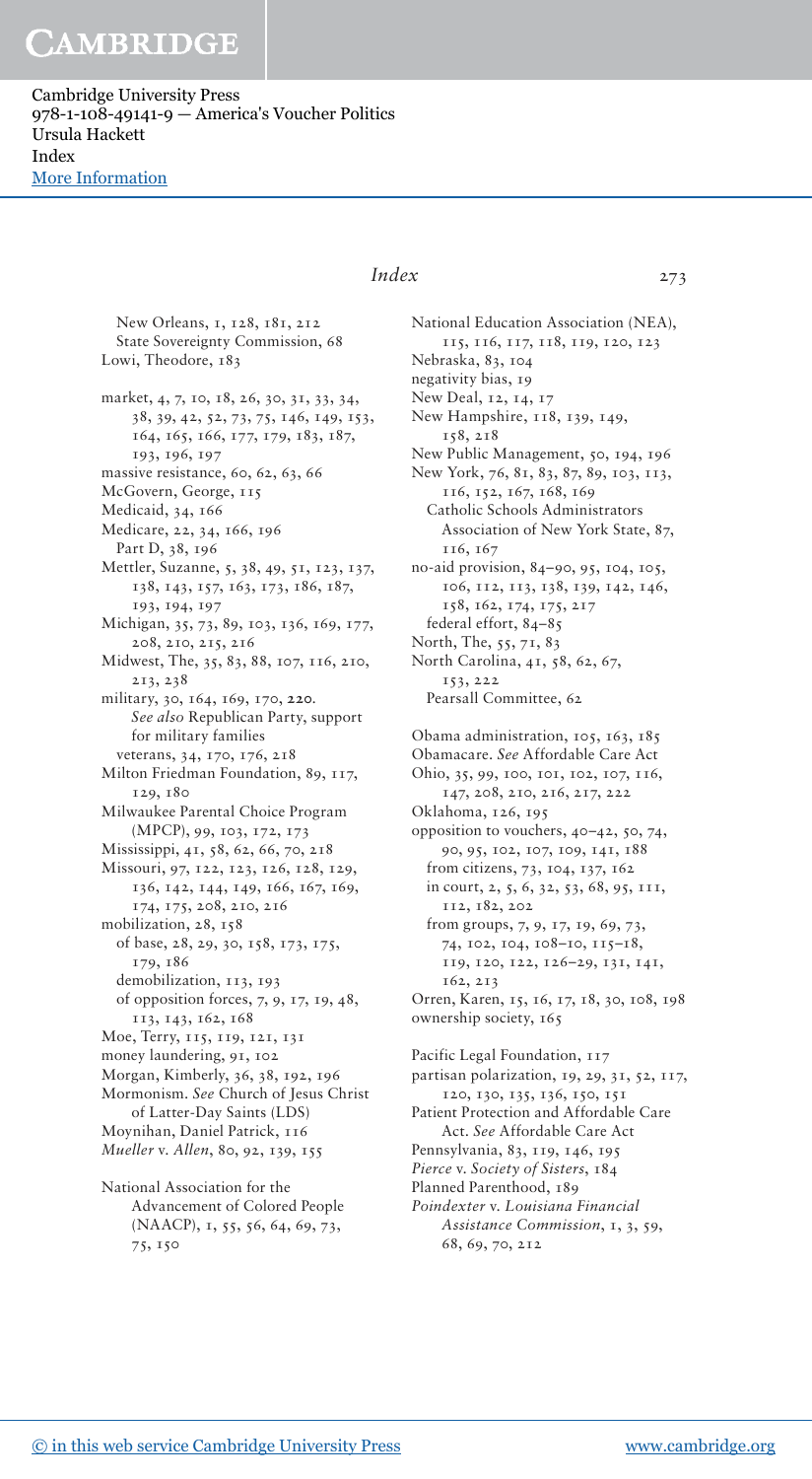Cambridge University Press 978-1-108-49141-9 — America's Voucher Politics Ursula Hackett Index [More Information](www.cambridge.org/9781108491419)

## 274 *Index*

policy change, 4, 18, 20, 34, 49–50, 56, 99, 120, 121, 138, 165, 183 conversion, 192 displacement, 16, 17, 70 drift, 26, 192 layering, 192 politics as electoral spectacle, 29, 48, 50 politics as organized combat, 29, 31, 48, 50 precedent, 6, 52, 110, 139, 140, 157, 158, 163, 179 private school foundation, 64–65 Protestantism, 11, 16, 79, 80, 129, 211, 218 Evangelical Protestantism, 11, 16, 126, 128 public education, 1, 8, 11, 13, 28, 45, 56, 65, 68, 70, 76, 79, 80, 81, 89, 101, 104, 107–16, 117–36, 143, 144, 147, 153, 162, 166–68, 172, 173, 182, 183, 184, 185, 187, 210, 211, 212–13, 214, 217, 218, 221 quality education, 30, 110–14, 189, 197 quasi-direct policy, 44, 49, 51, 52, 78, 101–7, 123, 133–36, 143–46, 150, 184 race-targeting. *See* targeting, race-targeting racial egalitarianism, 5, 12, 17, 18, 19, 20, 29, 31, 33, 39, 48, 54, 55, 56, 68, 71, 76, 77, 136, 138, 162, 175, 180, 183, 184, 189, 190, 191 racial inequality, 12–13, 20, 31, 53, 69, 70–73, 77, 161, 188–89 Reagan administration, 71, 116 Reconstruction, 12, 17, 55 referendum, 5, 35, 50, 53, 73, 104, 112, 116, 137, 144, 145, 202, 210, 213, 215, 218 regulating private providers, 5, 11, 26, 60, 83, 96–99, 102, 106, 107, 127, 143, 196 Religious Freedom Restoration Act, 21–22, 185 religious school, 3, 37, 51, 76, 78, 80–91, 96, 97, 102, 106, 136, 139, 141, 143, 150, 157, 159, 160, 162, 166, 171, 174, 183, 184, 192, 199, 210, 211, 212, 215, 216, 217

auxiliary services, 83, 101, 211, 215, 217 equipment, 83, 125, 184, 214, 217 textbooks, 80, 83, 90, 211, 217 transportation, 79, 83, 85, 90, 115, 161, 184, 211, 213, 215, 217 Republican Party, 19, 26, 29, 36, 46, 50, 74, 99, 107, 108, 114, 116, 117, 119, 122, 132, 136, 145, 146, 151, 164, 185, 189, 214, 215, 216 opposition to vouchers, 126–29, 136, 141, 162, 187, 221 support for military families, 170 support for vouchers, 151-54, 155, 163, 164, 179, 213, 214, 215 restrictive covenant, 19 Right to Work, 120, 129, 130, 132, 133, 135, 163. *See also* unions Roosevelt, Franklin, 115 rural areas, 113, 136, 218 opposition to vouchers, 126–29, 136, 162, 221 salience. *See* knowledge, policy salience scare tactic, 123 Schneider, Anne, 18, 141, 142, 168, 169, 171 scholarship tuition organization, 36, 46, 138, 143, 146, 155, 159, 162, 163, 192, 214 school prayer, 11, 29, 80, 84, 184 *Abington School District* v. *Schempp*, 80 *Engel* v. *Vitale*, 80 sectarian schools. *See* Catholicism, parochial schools Section 529 college savings account, 37, 48, 166 Section 8 voucher. *See* housing policy secularism, 5, 10–12, 17, 18, 19, 20–22, 29, 31, 78, 79–85, 106–7, 136, 138, 154, 164, 175–77, 179, 180, 183, 184, 185, 186, 189–90, 191, 198, 218 and separationism in court, 10, 16, 31, 51, 78, 80, 85, 90, 99, 102, 106, 110, 113, 182, 211, 214 segregation, 1–4, 8, 16, 19, 33, 34, 35, 38, 49, 55–71, 74, 76–78, 91, 93, 99, 102, 104, 109, 115, 117, 136, 162, 178, 181–82, 183, 184, 191, 192, 210, 211, 213, 218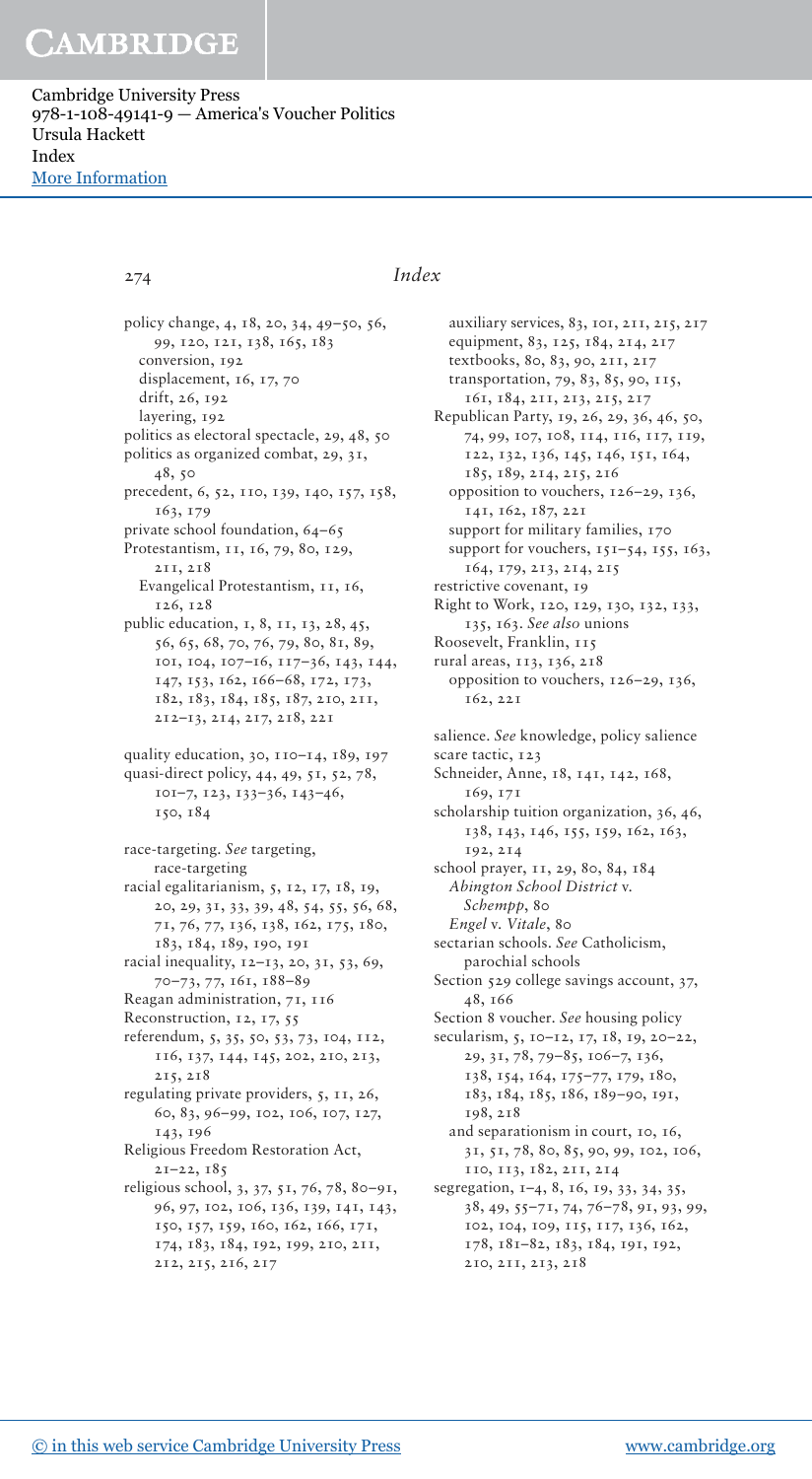Cambridge University Press 978-1-108-49141-9 — America's Voucher Politics Ursula Hackett Index [More Information](www.cambridge.org/9781108491419)

## *Index* 275

Jim Crow laws, 12, 17, 19, 48, 53, 55, 64, 67, 76, 77, 78, 93, 181–82, 183, 184, 210 separate but equal, 56 white primary, 20 separation, church and state. *See* secularism Shanker, Albert, 116, 119 Skowronek, Stephen, 15, 16, 17, 18, 30, 108, 198 Smith, Rogers, 12, 15, 55, 71, 73, 161, 188, 189, 191 Social Security, 42, 166 Sotomayor, Sonia, 71 Souter, David, 20, 188 South, The, 12, 19, 28, 55–71, 76, 77, 115, 155, 184, 197, 208, 218, 221,  $222$ border South, 62 Deep South, 208, 221 South Carolina, 58, 62, 70, 195, 221, 222 Stanley, Thomas B., 62, 67 state action, 3, 22, 42, 65, 66, 71, 75, 95, 177, 190. *See also* Fourteenth Amendment state constitution, 6, 19, 44, 79, 84, 85, 89, 90, 106, 107, 110, 111, 112, 162, 202, 211, 217 submerged state, 4–7, 32, 37, 39–45, 49, 51, 52, 105, 137, 157–60, 173, 186, 187, 194–97 subsidy, 2, 3, 4, 5, 8, 11, 20, 21, 22, 45, 49, 97, 109, 110, 141, 162, 164, 176, 179, 183, 189, 196 support for vouchers, 5, 26, 50, 53, 63, 67, 71, 73, 99–102, 104, 107, 109, 117, 132, 142, 145, 147, 149, 151–55, 157, 158, 171, 172, 173, 188, 190, 215 from citizens, 101, 213 in court, 3, 6, 180, 190, 191, 202 from groups, 115, 117 Supreme Court of Alabama, 134 Supreme Court of Alaska, 85 Supreme Court of Arizona, 3, 105, 139, 155, 174 Supreme Court of Florida,  $112$ ,  $113$ , 134, 214 Supreme Court of Indiana, 182 Supreme Court of Louisiana, 66, 90, 112

Supreme Court of Missouri, 175 Supreme Court of Nevada, 173 Supreme Court of New York, 211 Supreme Court of the US, 17, 18, 68, 70, 78, 90, 120, 177, 178, 184, 186, 188, 189 Burger Court, 81, 184 Roberts Court, 176, 190 strikes down segregation, 19, 54, 60, 67 strikes down vouchers, 69, 105, 159 turns toward accommodationism, 175, 176, 189 turns toward secularism, 80, 81, 83 upholds vouchers, 2, 3, 35, 36, 90, 102, 135, 146, 155, 159, 171, 216 Warren Court, 11, 20, 54, 78, 80, 184 Supreme Court of Vermont, 96 Supreme Court of Wisconsin, 172 targeting, 26, 30, 133, 161, 196, 197, 198, 218–20 race-targeting, 13, 71, 73, 75, 178 of sympathetic constituencies, 26, 30, 150, 164, 168–73 *versus* universal vouchers, 75, 172 of wealthy whites, 159, 161 tax code, 9, 44 tax credit scholarship, 2, 3, 5, 26, 35, 36, 43, 44, 45, 46, 49, 73, 88, 90, 115, 116, 122–26, 133–50, 153–67, 173, 178, 187, 195–99, 210, 212, 214, 215, 216 tax expenditure, 9, 35, 37, 39, 42–51, 80, 123, 124, 138, 140, 141, 143, 151, 152, 153, 163, 165–66, 187, 190–91, 193, 195, 212 analysis, 123, 124, 140 hiddenness of, 6, 37, 157, 197 visibility of, 37 Teles, Steven, 18, 29, 38, 171, 175, 191, 192 Texas, 126, 128, 129, 130, 136, 169, 177, 216, 221 Thompson, Tommy, 99, 101, 106, 116 traceability, 3, 36, 49, 75, 157, 159. *See also de*-attenuation *Trinity Lutheran Church of Columbia* v. *Comer*, 175, 176 Trump administration, 16, 121, 165, 180,

185, 189, 195